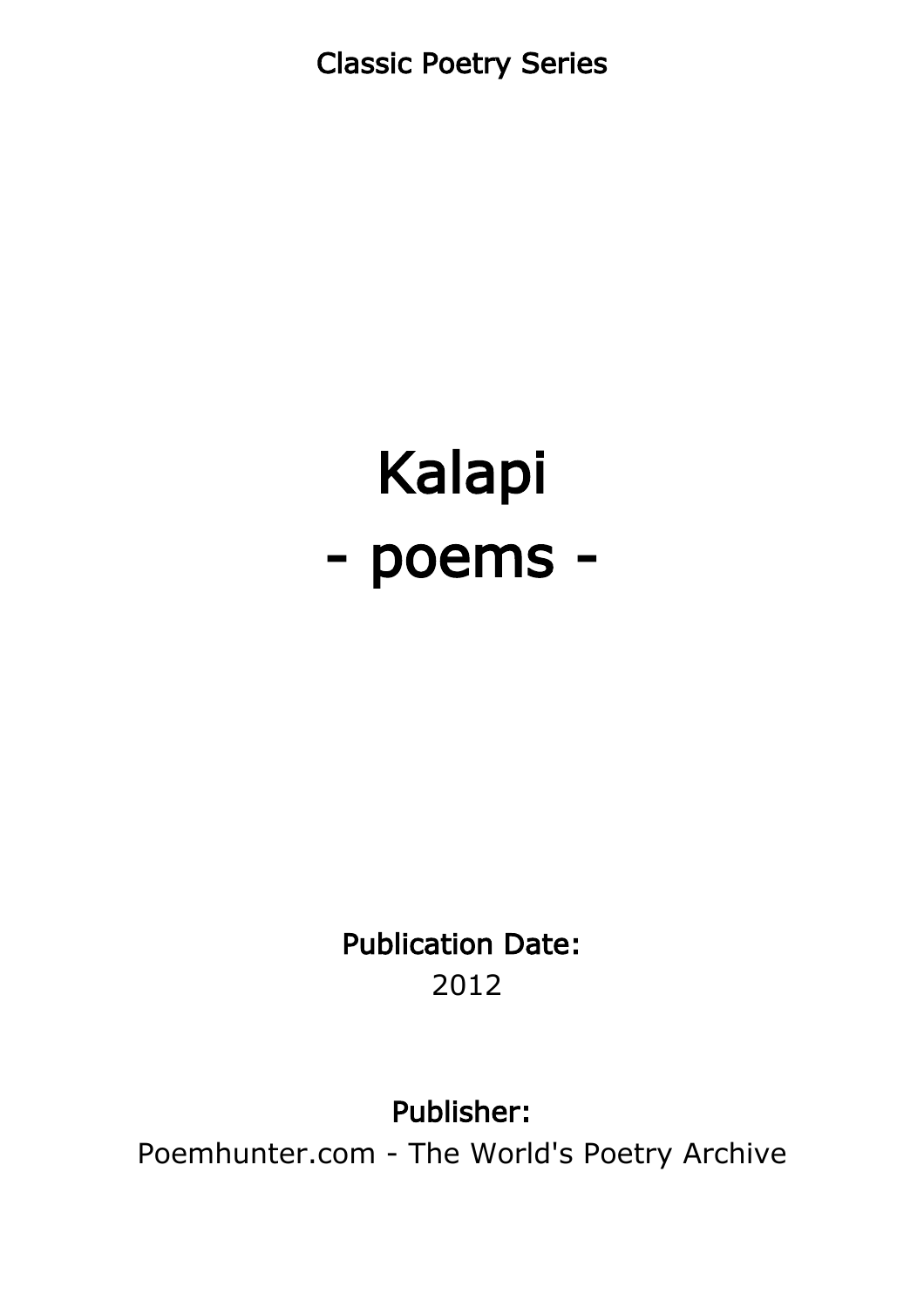#### Kalapi(1874 – 1900)

Sursinhji Takthasinhji Gohil (Gujarati:????????? ?????????? ?????) (popularly known as <b>Kalapi</b> (Gujarati:?????) is a renowned name in Gujarati literature. He lived in Lathi-Gohilwad, which is located in the Saurashtra region of Gujarat.

**<b> Personal Life</b>** 

He was born to a royal family in 1874. He had a very short life of 26 years, and died in 1900. When Kalapi 15 years old, he was married to two princesses. Rajba-Ramaba, the princess of Kutch - Roha, and Kesharba-Anandiba, the Princess of Saurashtra-Kotada. Ramaba was elder to Sursinhji by eight years, while Anadiba was elder to him by two years. When he was 20 years old, he fell in love with Shobhana, who was serving as a maid to his royal family. It is believed that, Kalapi's love for Shobhana became the reason of conflicts with Ramaba, and then the reason for his accidental death due to poisioning by his own wife. He was a follower of The Swaminarayan Sampraday founded by Lord Swaminarayan.

 **Works**  $******/b******$ 

In spite of his short life, poet Kalapi's creation was immense and enormous. His creation includes about 250 poems (including 15,000 verses). He has also given a number of prose writings. His 900 letters to his friends and wives brought the facts and truth. He not only used Gujarati language as his medium to elaborate his own creation, but also translated four English novels in Gujarati.

In his relatively short life, he still managed to mentor a minor number of budding poets, who carried on his style of writing, becoming very famous in their own right. The most prominent among these was Kavi Lalitji, who was about the same age as Kalapi, and already an established poet, when he was invited to the Lathi Darbar as a tutor for the Royal children. He came under Kalapi's influence, the two became great friends, and Kavi Lalitji went on to become the Rajya Kavi (Royal Bard) of Lathi.

All of Kalapi's creations, reading, study and achievements were packed by Kavi Lalitji during the period of his age from 16 years to 26 years. He was the excellent poet in Saurashtra's history, and was the glory of Lathi.

Kavi Kalapi had written poems in various Chhand of Gujarati language. Like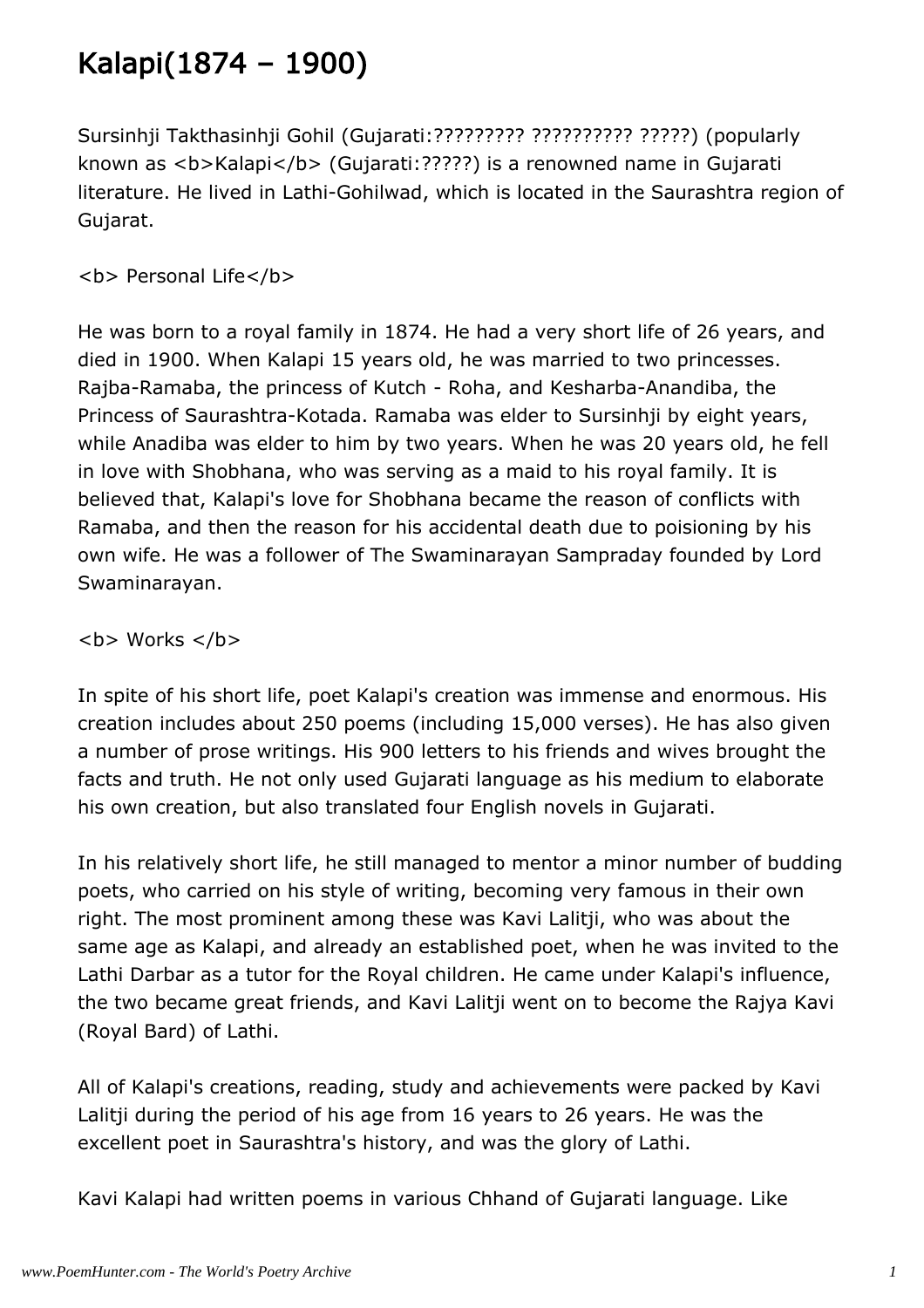Mandakranta, Shardulvikridit, Shikharini etc. To write poem in particular Chhand, one has to follow the structure of that chhand and the rules of chhandas poem. Kavi kalapi is the only poet who has written maximum number of poems in these chhands. Those poems are so smooth and lovely to read and to sing because of chhandas structure. In one of his poem he asks birds to come and eat seeds near his house and not afraid, He will not harm them. He wonderfully wrote those lines in mandakranta chhand. That poem become very famous and Gujarat education board has taken in sylabbus.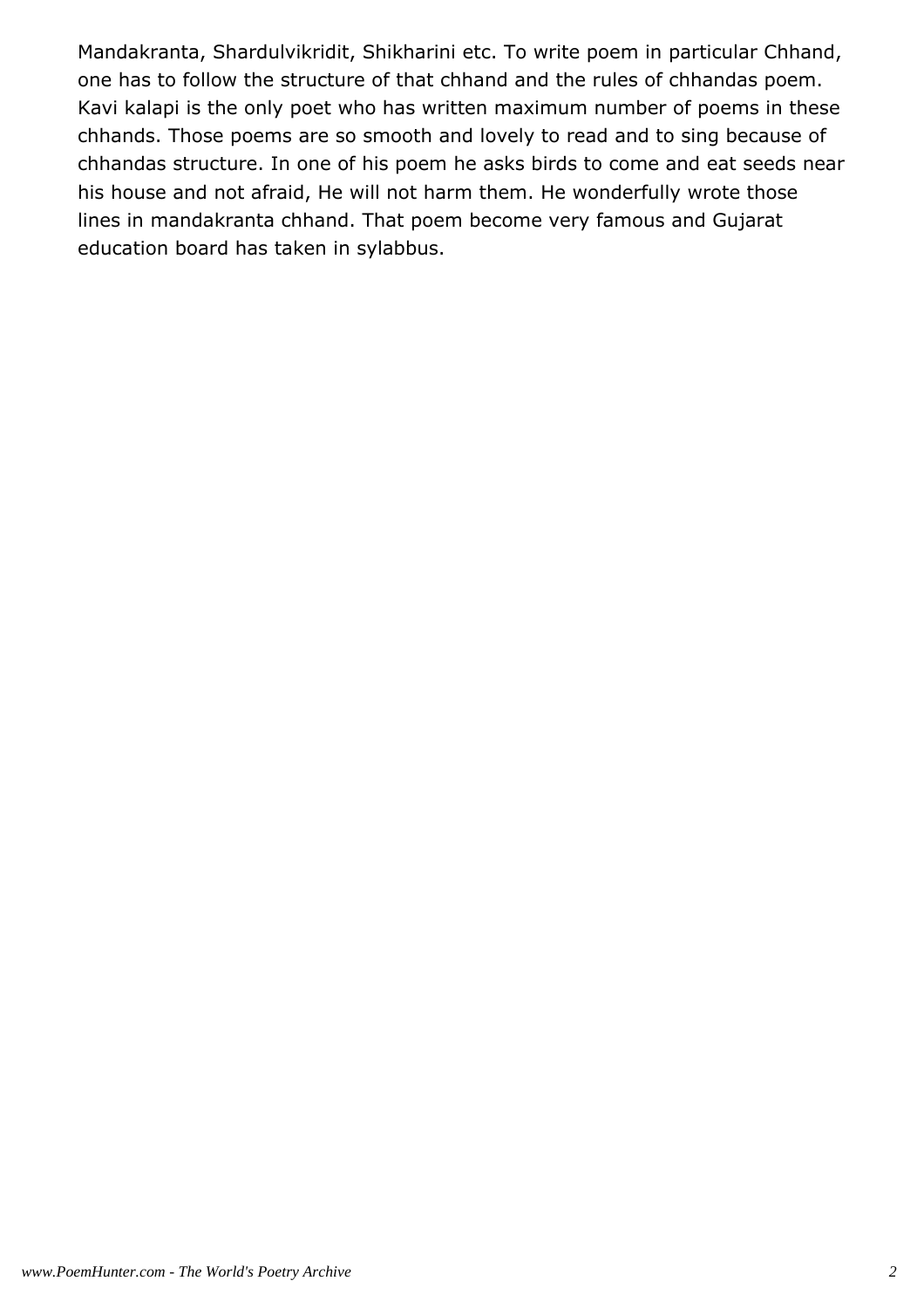#### Ek Ghaa

Kalapi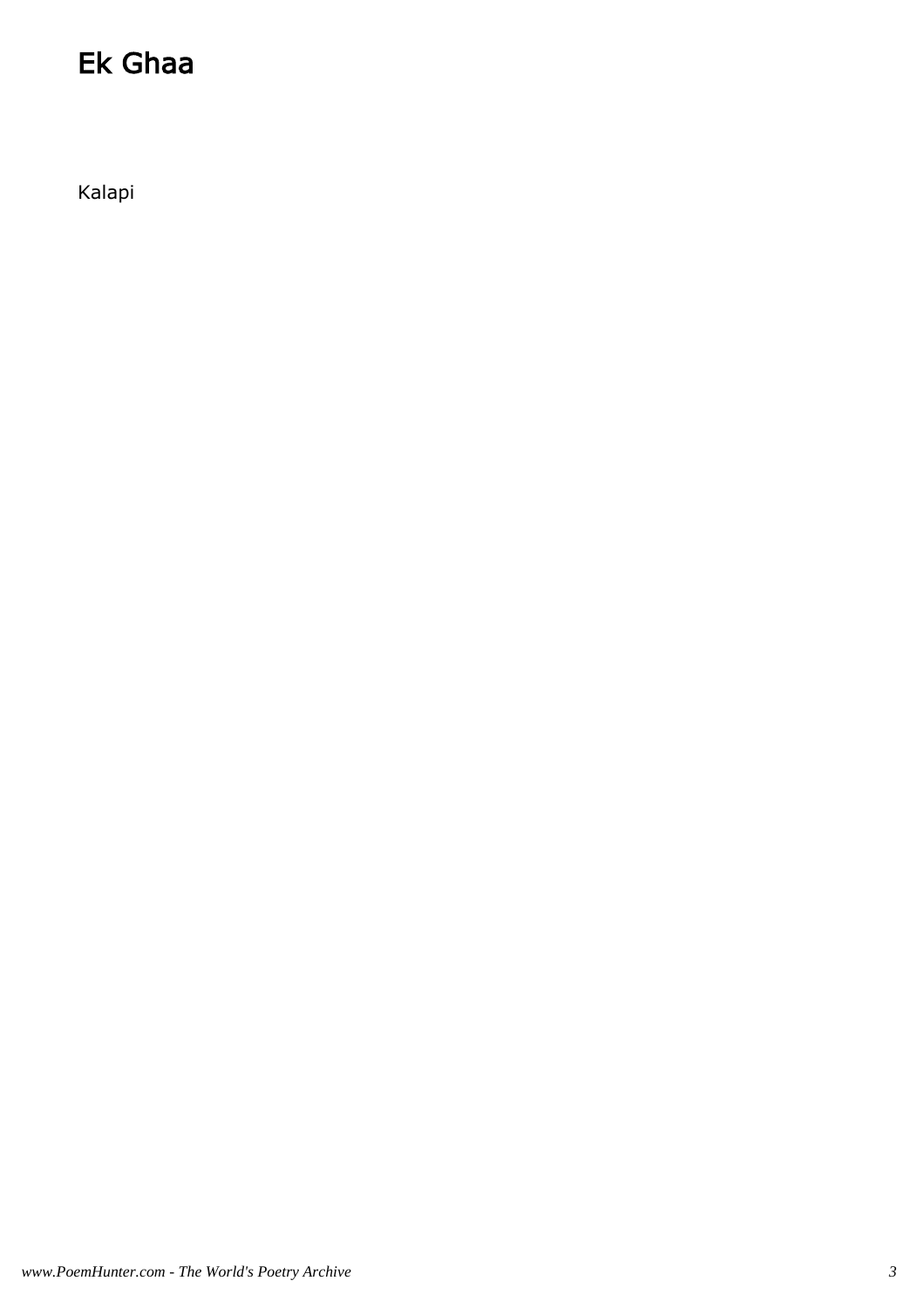## Jyam Jyam Najara Mhari Thare

Kalapi